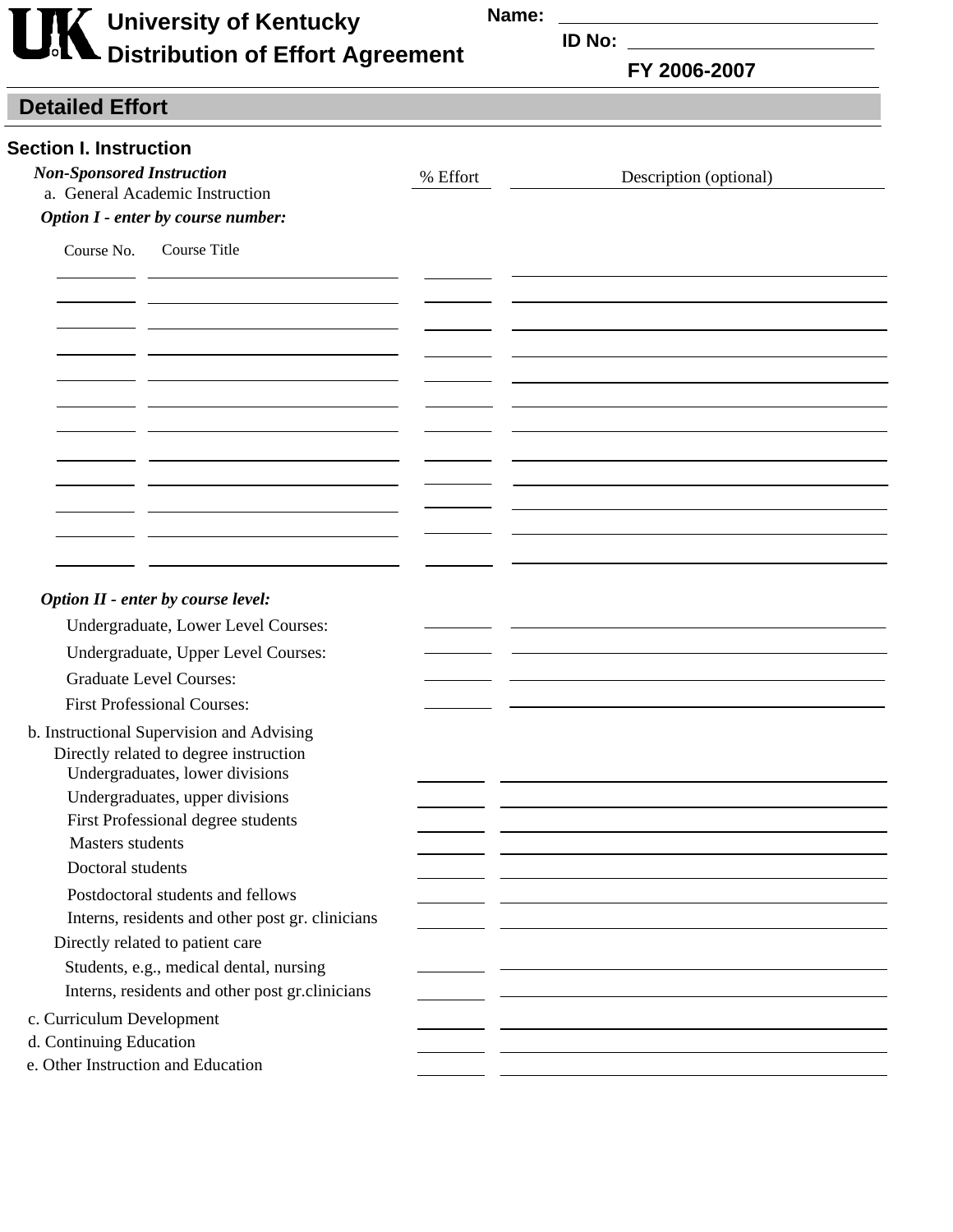**Name:** 

## **University of Kentucky Distribution of Effort Agreement**

**ID No:**

**FY 2006-2007 Page 2 of 5**

## **Detailed Effort**

*Non-Sponsored Instruction (continued)*

| f. Libraries - Primary Assignment                |             |          |                        |
|--------------------------------------------------|-------------|----------|------------------------|
| Reference / Information Service                  |             |          |                        |
| Library Instruction<br><b>Technical Services</b> |             |          |                        |
|                                                  |             |          |                        |
| <b>Information Technology</b>                    |             |          |                        |
| <b>Collection Development</b>                    |             |          |                        |
| Administration (report in Section IV)            |             |          |                        |
| <b>Other Primary Activities</b>                  |             |          |                        |
| <b>Subtotal Non-Sponsored Instruction</b>        |             |          |                        |
| <b>Sponsored Instruction</b>                     |             |          |                        |
| Project Title                                    | Cost Object | % Effort | Description (optional) |
|                                                  |             |          |                        |
| <b>Subtotal Sponsored Instruction</b>            |             |          |                        |
| <b>Total Section: I. Instruction</b>             |             |          |                        |
|                                                  |             |          |                        |
| <b>Section II. Research</b>                      |             |          |                        |
| <b>Non-Sponsored Research</b>                    |             | % Effort | Description (optional) |
| <b>Internally Funded Research</b>                |             |          |                        |
| <b>Internally Funded Research</b>                |             |          |                        |
| <b>Subtotal Non-Sponsored Research</b>           |             |          |                        |
| <b>Sponsored Research</b>                        |             |          |                        |
| Project Title                                    | Cost Object | % Effort | Description (optional) |
|                                                  |             |          |                        |
|                                                  |             |          |                        |
|                                                  |             |          |                        |
|                                                  |             |          |                        |
|                                                  |             |          |                        |
|                                                  |             |          |                        |
|                                                  |             |          |                        |
|                                                  |             |          |                        |
| <b>Subtotal Sponsored Research</b>               |             |          |                        |
| <b>Total Section: II. Research</b>               |             |          |                        |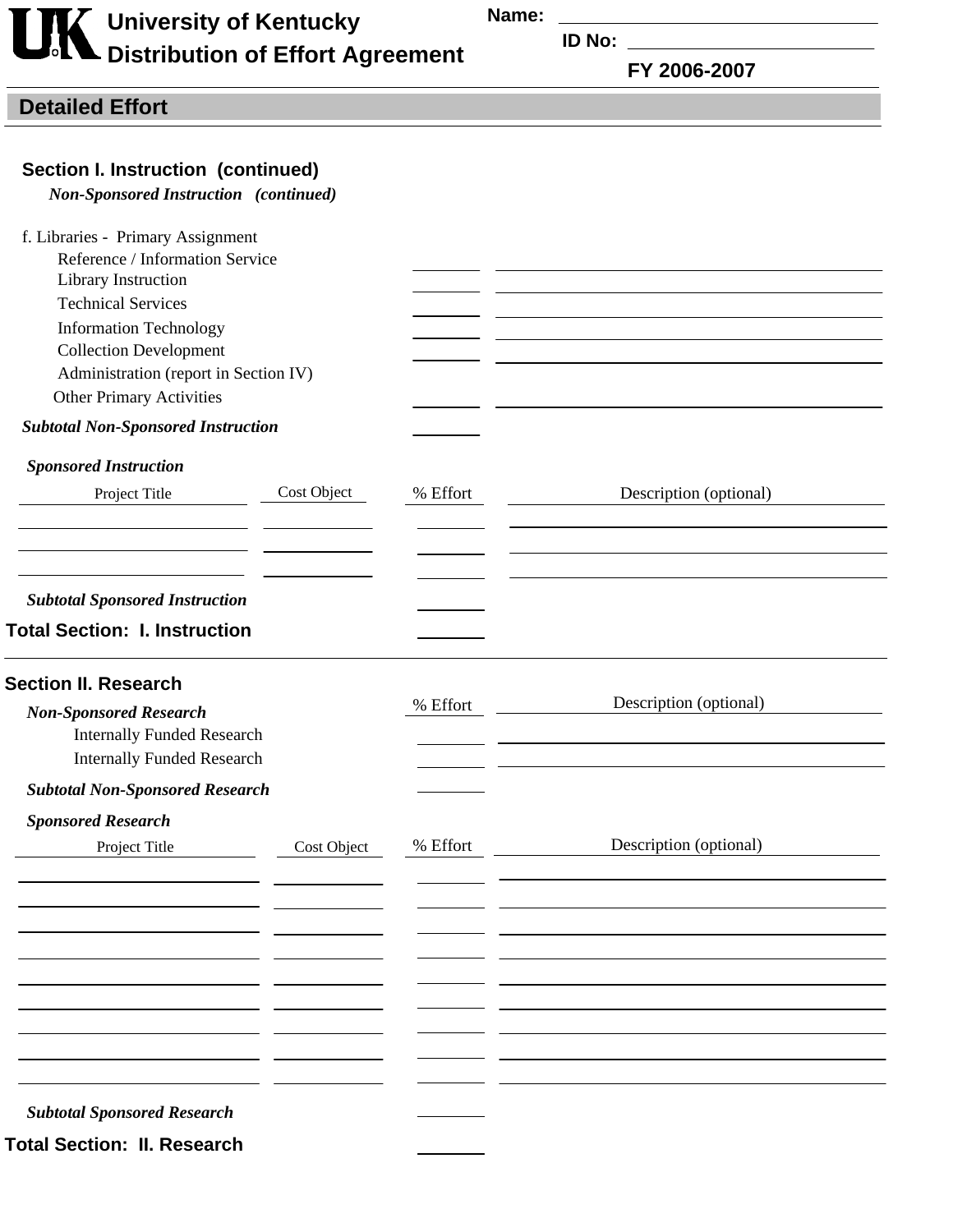**University of Kentucky Distribution of Effort Agreement**  **Name:** 

**ID No:**

**FY 2006-2007 Page 2 of 5**

## **Detailed Effort**

| <b>Section III. Service</b>                  |             |          |                        |
|----------------------------------------------|-------------|----------|------------------------|
| <b>Non-Sponsored Service</b>                 |             | % Effort | Description (optional) |
| a. Service to Public                         |             |          |                        |
| b. Service to Profession                     |             |          |                        |
| c. Service to Institution                    |             |          |                        |
| College and Department                       |             |          |                        |
| University Level                             |             |          |                        |
| d. Patient Care Unrelated to Instruction     |             |          |                        |
| Direct Patient Care and Clinical Service     |             |          |                        |
| <b>Quality Assurance Activities</b>          |             |          |                        |
| <b>Other Clinical Services</b>               |             |          |                        |
| <b>Subtotal Non-Sponsored Service</b>        |             |          |                        |
| <b>Sponsored Service</b>                     |             |          |                        |
| Project Title                                | Cost Object | % Effort | Description (optional) |
|                                              |             |          |                        |
|                                              |             |          |                        |
|                                              |             |          |                        |
|                                              |             |          |                        |
|                                              |             |          |                        |
| <b>Subtotal Sponsored Service</b>            |             |          |                        |
| <b>Total Section III. Service</b>            |             |          |                        |
|                                              |             |          |                        |
| <b>Section IV. Administration</b>            |             | % Effort | Description (optional) |
| <b>Non-Sponsored Administration</b>          |             |          |                        |
| a. College and Department                    |             |          |                        |
| b. University Level                          |             |          |                        |
| c. Hospital                                  |             |          |                        |
| d. Fund Raising (Private Gift Solicitation)  |             |          |                        |
|                                              |             |          |                        |
| <b>Subtotal Non-Sponsored Administration</b> |             |          |                        |
| <b>Sponsored Administration</b>              |             |          |                        |
| Project Title                                | Cost Object | % Effort | Description (optional) |
|                                              |             |          |                        |
|                                              |             |          |                        |
|                                              |             |          |                        |
|                                              |             |          |                        |
| <b>Subtotal Sponsored Administration</b>     |             |          |                        |
|                                              |             |          |                        |
| <b>Total Section IV. Administration</b>      |             |          |                        |